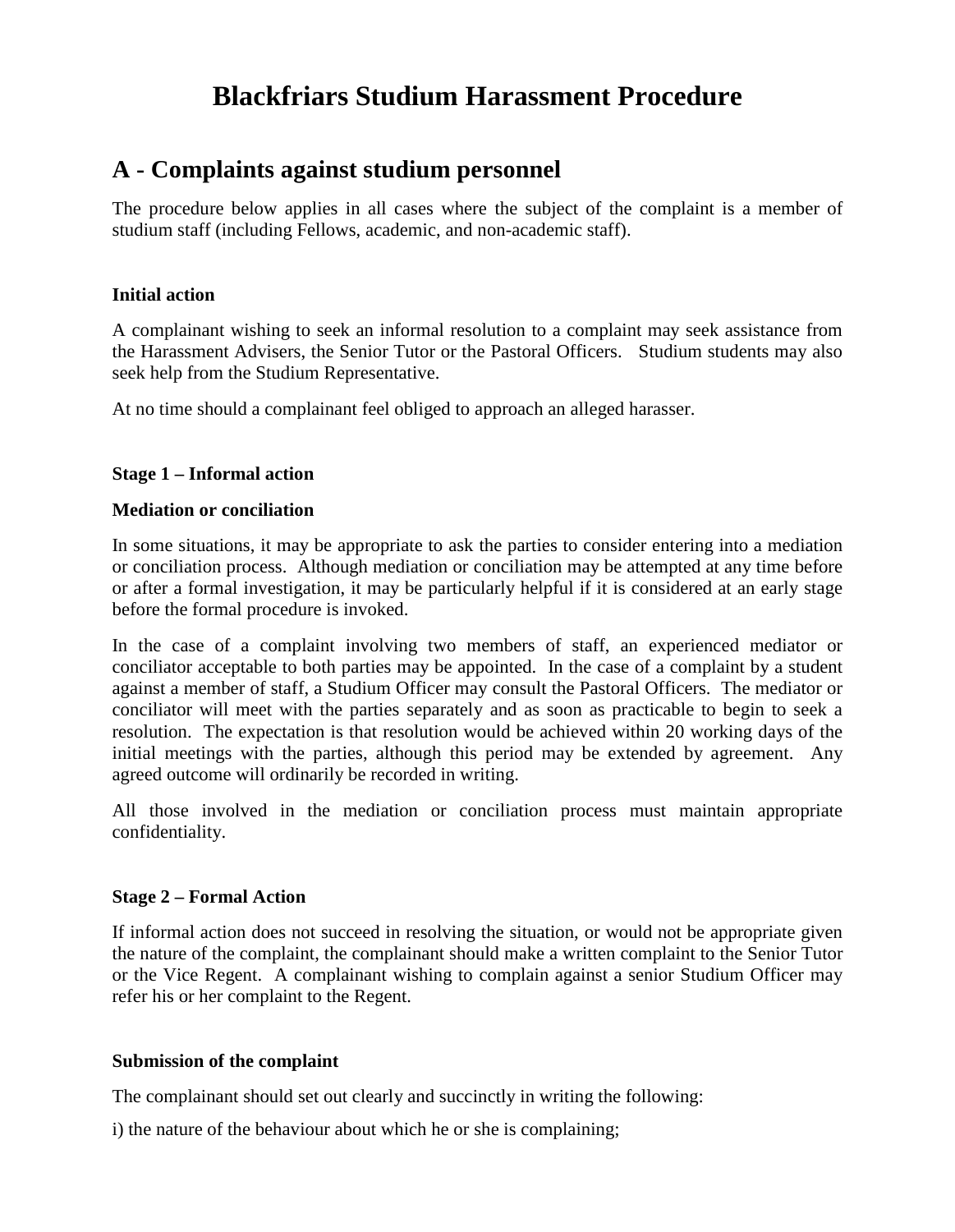- ii) the effect of this behaviour;
- iii) the resolution he or she is seeking.

The complaint should include dates, and details of witnesses to any incidents referred to in the complaint, together with any documentary evidence. The complainant should also report what attempts, if any, have been made to resolve the matter.

Every effort will be made to achieve a prompt resolution to the complaint, wherever possible within a period not exceeding six weeks. Both the complainant and the subject of the complaint will be expected to co-operate with Studium Officers in achieving a resolution within this period.

Both parties to the complaint have the right to be accompanied and supported by a representative or colleague of their choice at any meeting held under this procedure. If the complaint is made by a student, he or she may be accompanied by another student member. Any supporting individual must maintain appropriate confidentiality.

If an aggrieved party is not willing to make a formal complaint, but Studium Officers consider the matter to be serious or potentially serious, they may initiate an investigation and make a decision on further action on the basis of the evidence available.

## **Action by the Senior Tutor or Vice Regent on receipt of a complaint**

On receipt of a complaint, the Senior Tutor or Vice Regent will, in consultation with Studium Officers as appropriate, take such steps as he or she thinks necessary or appropriate, including

a) informing the staff member against whom a complaint has been made of the allegations;

b) meeting separately with the complainant and the staff member, at which meetings both parties have the right to be accompanied;

c) consulting other relevant people confidentially;

d) obtaining further relevant information.

The Senior Tutor or Vice Regent may make such enquiries as are necessary to determine the complaint, or may commission an investigation and will inform the parties in writing of any decisions.

The Senior Tutor or Vice Regent may also determine that immediate interim action is necessary pending the outcome of a formal process.

## **Investigation**

The purpose of an investigation is to establish relevant factual evidence in connection with any allegation made by a complainant.

As a general rule, the investigator should not have had previous involvement with the issues in the case.

The investigation should be concluded as soon as is reasonably practicable.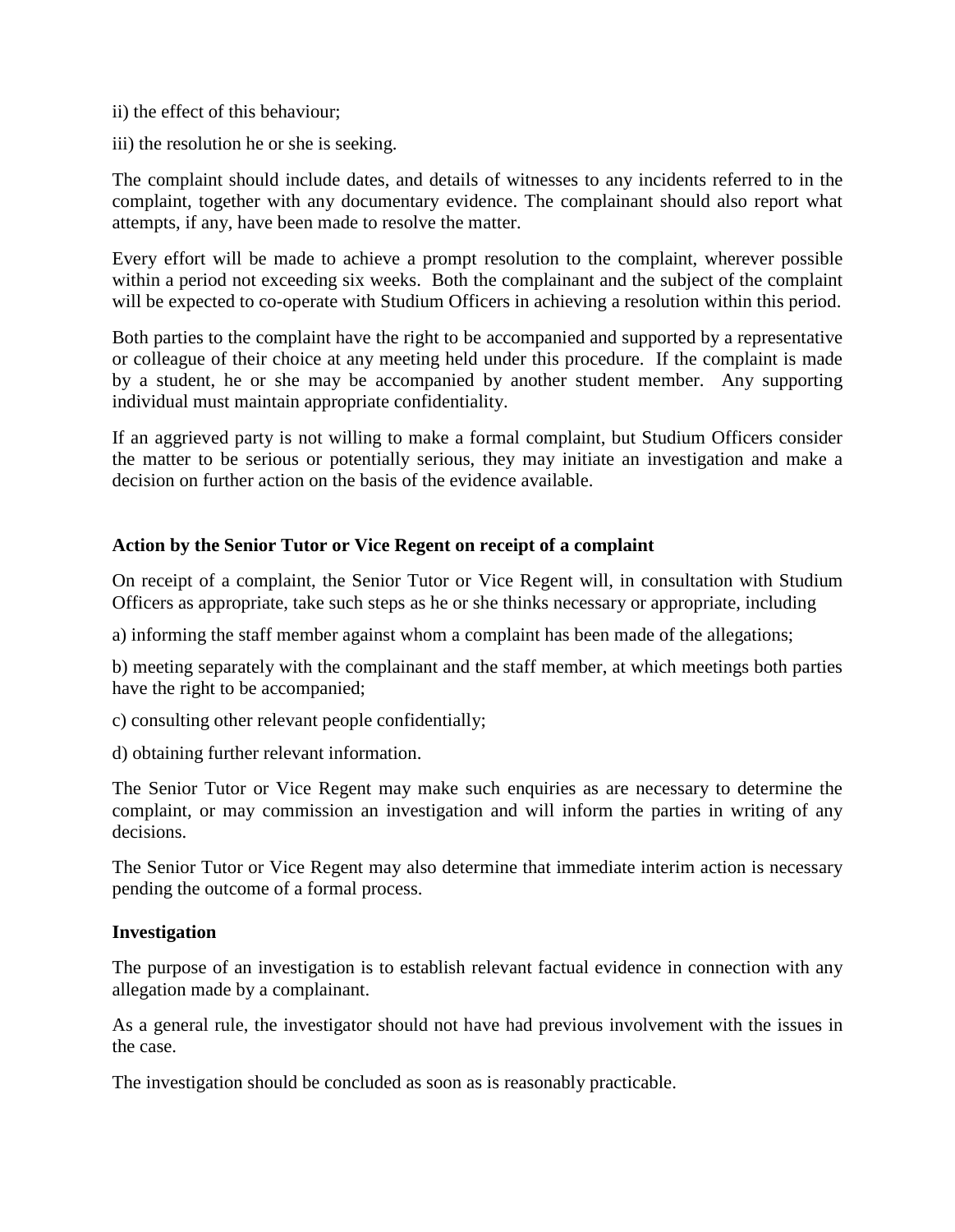The investigator will prepare a report and may, if specifically requested to do so by the Senior Tutor or Vice Regent, make recommendations on possible courses of action.

The Senior Tutor or Vice Regent will notify in writing to the complainant and the subject of the complaint

(i) the conclusions he or she has reached, including any investigation report;

(ii) the action he or she intends to take;

(iii) the reasons for any such action.

The Senior Tutor or Vice Regent will also inform any other parties involved in an investigation when the investigation has been concluded.

# **Investigation Procedure**

Ordinarily, the investigator will

a) meet the complainant to confirm the details of the complaint;

b) forward the complaint to the subject of the complaint, together with any other relevant material that the he or she deems relevant;

c) interview, where reasonably practicable, individuals identified by the complainant as having relevant evidence;

d) meet the subject of the complaint to hear his or her response to the complaint and any further evidence;

f) prepare a written report of his or her findings;

g) report on the investigation to the Senior Tutor or the Vice Regent, and, ordinarily where the complainant is a student, to the Pastoral Officers.

## **Possible outcomes of a complaint**

Depending on the nature of the complaint and the evidence found, including the findings of any investigation report, the Senior Tutor or Vice Regent, in consultation with Studium Officers and the Pastoral Officers, will either:

i. take no further action other than, where appropriate, implementing or suggesting steps that would help to restore reasonable professional relationships between the parties. This approach will ordinarily be appropriate where the claim(s) of harassment are considered to be unfounded and where there is a continuing relationship between the parties.

*or* 

ii. initiate resolution of the issues, for example by requiring that individuals undergo specific training, or implementing practical arrangements to improve professional relationships. If a successful resolution is achieved the case will be closed, but the situation will be monitored for an appropriate period. This approach will ordinarily be appropriate where the evidence does not support a claim of harassment, but where it is clear that either party has demonstrated behaviour that is likely to lead to further issues if unresolved or, alternatively, that there are structural issues within the studium requiring management attention.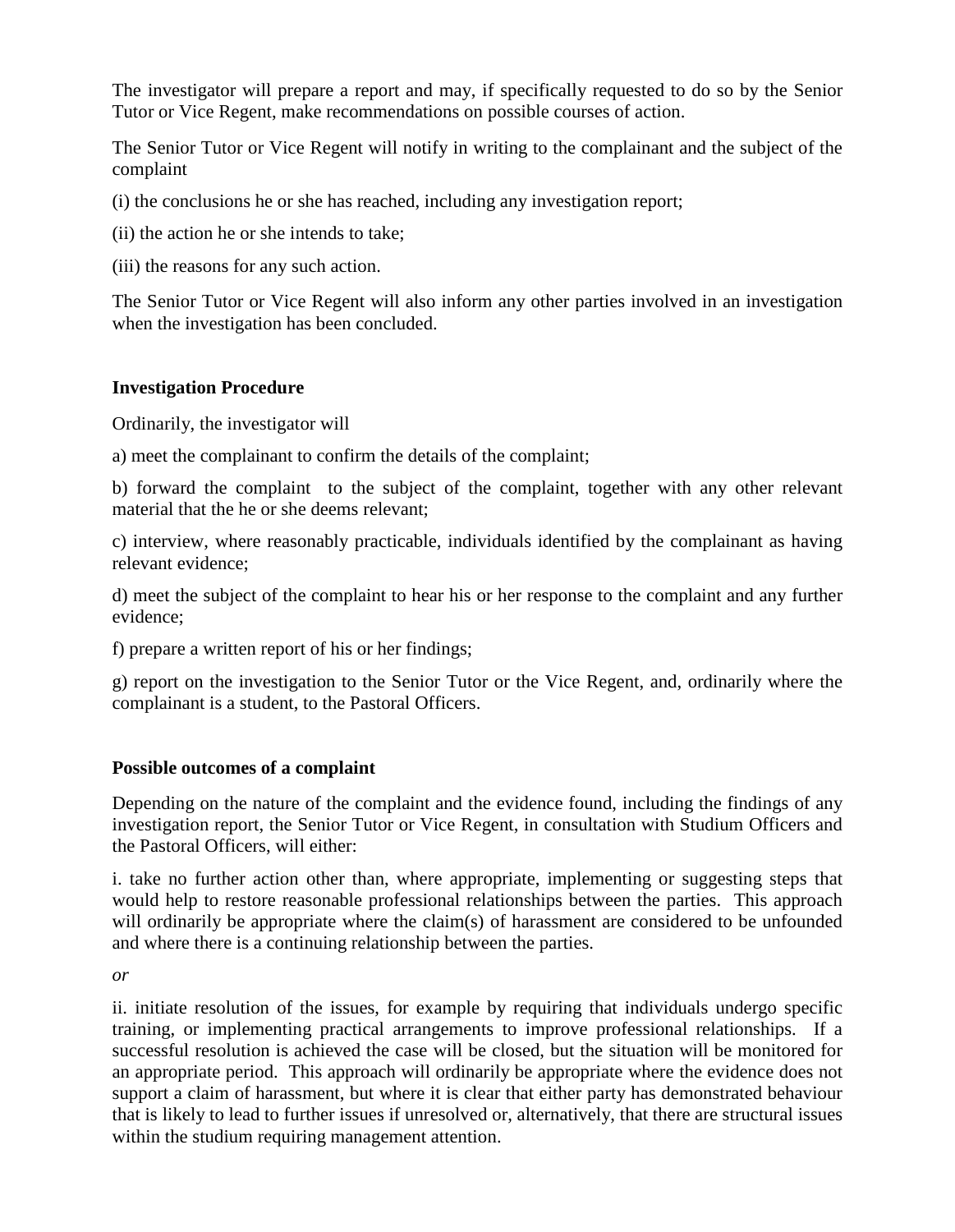iii. institute disciplinary proceedings where there is adequate evidence to vindicate allegations of harassment of a sufficiently serious nature that should be further examined through the disciplinary process. In this event, the Senior Tutor or Vice Regent will determine what intermediate measures are necessary, including any re-allocation of duties, in consultation as appropriate with Studium Officers.

*or* 

iv. institute disciplinary action against the complainant if the complaint of harassment is considered to be unfounded.

## **Appeal process**

If either party does not accept the outcome of the complaint, including any judgment that the complaint was vexatious, he or she may invoke the relevant grievance or complaint procedure within the period specified in that procedure, except that in cases where the decision is to refer the matter for disciplinary action, any matters of dispute will usually be considered as part of a response to the disciplinary proceedings.

# **Confidentiality**

Information concerning allegations of harassment will be shared only as strictly necessary and must, so far as is reasonable, be held in confidence by those with whom it is shared. Unwarranted disclosure of such allegations may attract disciplinary sanction. If a formal complaint is pursued, it may become necessary for information to be provided to others within the studium, the University, or to external bodies.

Those to whom disclosure may be made outside the studium include the police, the Office of the Independent Adjudicator ("OIA"), and the civil and criminal courts. The studium will not normally report a matter to the police without the complainant's agreement, except in circumstances where there is sufficient evidence to suggest that an individual poses an extreme risk.

## **Records**

Those interviewed in the course of any investigation will be asked to review the notes of their individual discussions with the investigator as soon as is reasonable.

The studium and all those involved in this process must comply with the principles of the EU General Data Protection Regulation and the UK Data Protection Act 2018. These include ensuring that personal data is kept accurate and up-to-date, held securely, and not retained for longer than necessary.

The Data Protection Officer should be consulted about storage and retention of any notes and documents, all of which must be held in confidence.

*or*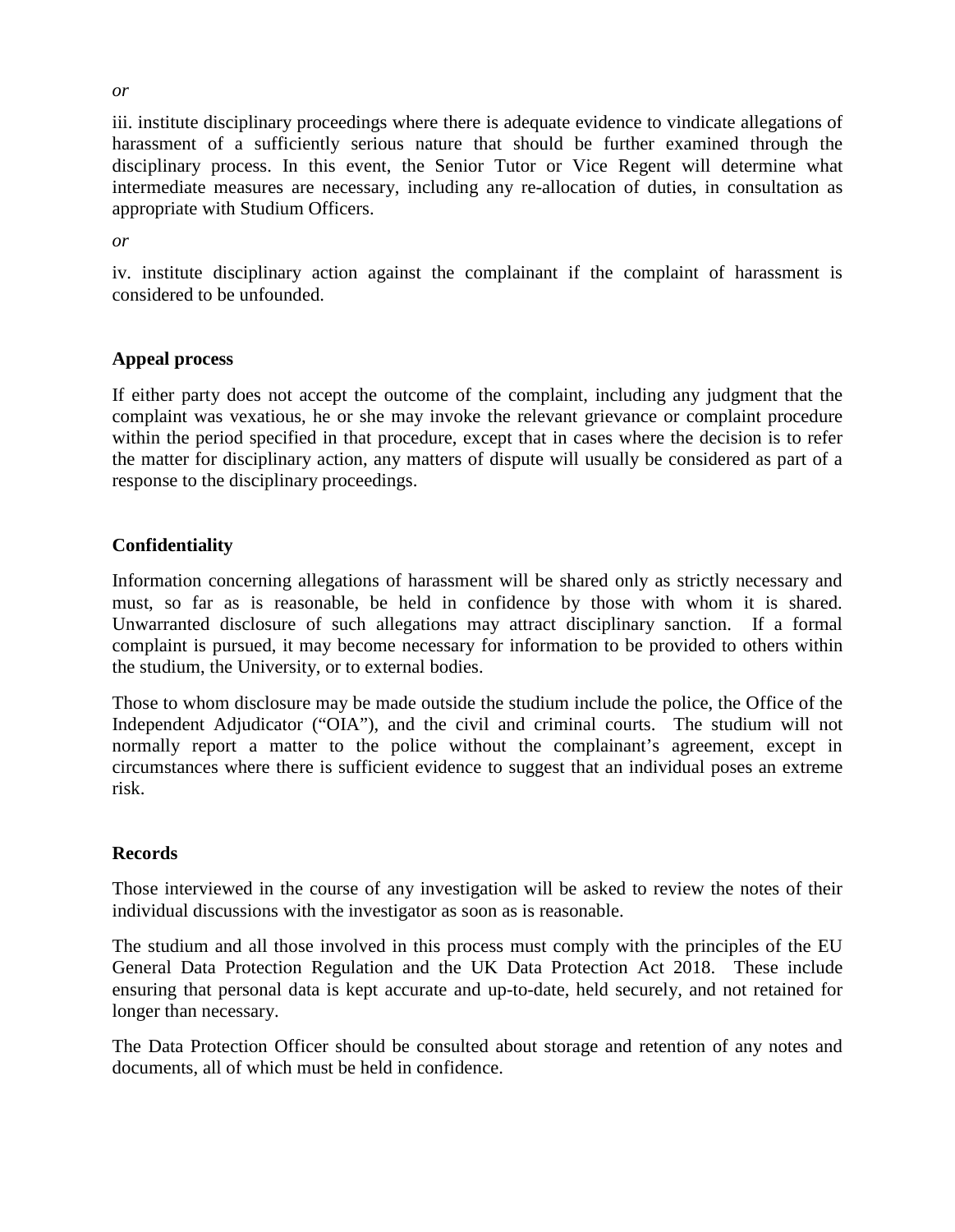# **Blackfriars Studium Harassment Procedure**

# **B - Complaints against studium students**

The procedure below applies in all cases where the subject of the complaint is a student of the studium.

In all cases both a student complainant and the subject of the complaint may seek advice and support from the Harassment Advisers and the Pastoral Officers.

A complaint of harassment by a member of the studium staff against a studium student will ordinarily be considered as a disciplinary issue. In the first instance, a member of staff should seek support and guidance from the Senior Dean or the Vice Regent, who may consult the Pastoral Officers.

In serious cases, it may be appropriate to proceed direct to stages 2 and 3 of this procedure.

This complaints procedure may not be applicable where the allegations are of behaviour that may attract criminal sanction, including, but not limited to, serious assault or threat of serious assault. This procedure principally addresses complaints of harassment which can be dealt with within the studium environment, but also where cases involve the police.

# **Stage 1 – Informal Action**

A student who considers himself or herself to have been harassed by a studium student may choose to meet the alleged harasser to explain that certain behaviour has been upsetting, offensive or unacceptable, and to request that such behaviour is not repeated, but at no time should a complainant feel obliged to approach an alleged harasser.

## **Stage 2 – Advice, mediation or conciliation**

If informal action does not succeed in resolving the situation, or if it would not be appropriate given the nature of the behaviour, the Pastoral Officers and the Harassment Advisers remain available to give support and advice to any student who feels that he or she is being harassed or to any student who is the subject of a complaint of harassment. The Pastoral Officers and the Harassment Advisers will support individuals throughout the process and following the outcome of any formal complaint. Where both a complainant and an alleged harasser are seeking support from studium staff, different staff members will support each party, and will maintain appropriate confidentiality.

Actions taken by the Pastoral Officers or other staff will vary according to the particular case, and may include advising on ways to proceed or referring the student to appropriate support services.

Actions taken by the Harassment Advisers may include:

a) facilitating a mediation or conciliation process between the student and the alleged harasser, if both parties agree to this. An experienced mediator or conciliator acceptable to both parties will normally be identified by Studium Officers. The mediator or conciliator will meet with the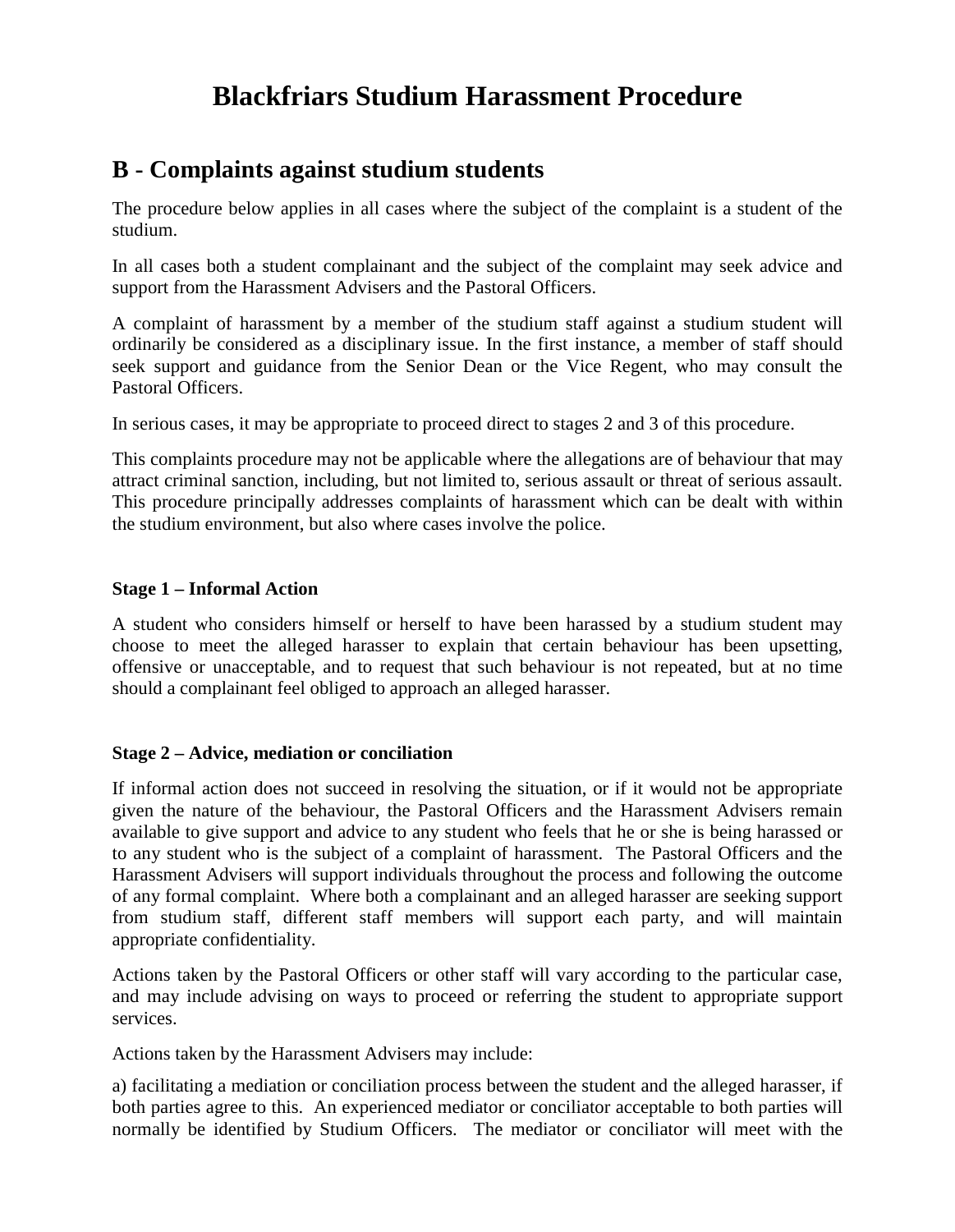parties separately and as soon as practicable to begin to seek a resolution. The normal expectation is that resolution would be achieved within 20 working days of the initial meetings with the parties, although this period may be extended by agreement. Any agreed outcome will normally be recorded in writing. All those involved in the mediation or conciliation process must maintain appropriate confidentiality.

b) ensuring that relevant members of staff within the studium are informed of the case if appropriate, with the student's consent, and having due regard for obligations of confidentiality owed to others.

Brief records will be kept of all meetings held and actions taken in relation to the case at this stage. These records will be managed in accordance with the principles of the EU General Data Protection Regulation and the UK Data Protection Act 2018. These include ensuring that personal data is kept accurate and up-to-date, held securely, and not retained for longer than necessary.

# **Stage 3 – Formal action**

If informal action does not succeed in resolving the situation, or would not be appropriate given the nature of the complaint, the complainant should make a written complaint to the Senior Dean or the Vice Regent.

## **Submission of the complaint**

The complainant should set out clearly and succinctly in writing the following:

- i) the nature of the behaviour about which he or she is complaining;
- ii) the effect of this behaviour;
- iii) the resolution he or she is seeking.

The complaint should include dates, and details of witnesses to any incidents referred to in the complaint, together with any documentary evidence. The complainant should also report what attempts, if any, have been made to resolve the matter.

Every effort will be made to achieve a prompt resolution to the complaint, wherever possible within a period not exceeding four weeks. Both the complainant and the subject of the complaint will be expected to co-operate with Studium Officers in achieving a resolution within this period.

Both parties to the complaint have the right to be accompanied and supported by a representative or colleague of their choice at any meeting held under this procedure. If the complaint is made by a student, he or she may be accompanied by another student member. Any supporting individual must maintain appropriate confidentiality.

If an aggrieved party is not willing to make a formal complaint, but Studium Officers consider the matter to be serious or potentially serious, they may initiate an investigation and make a decision on further action on the basis of the evidence available.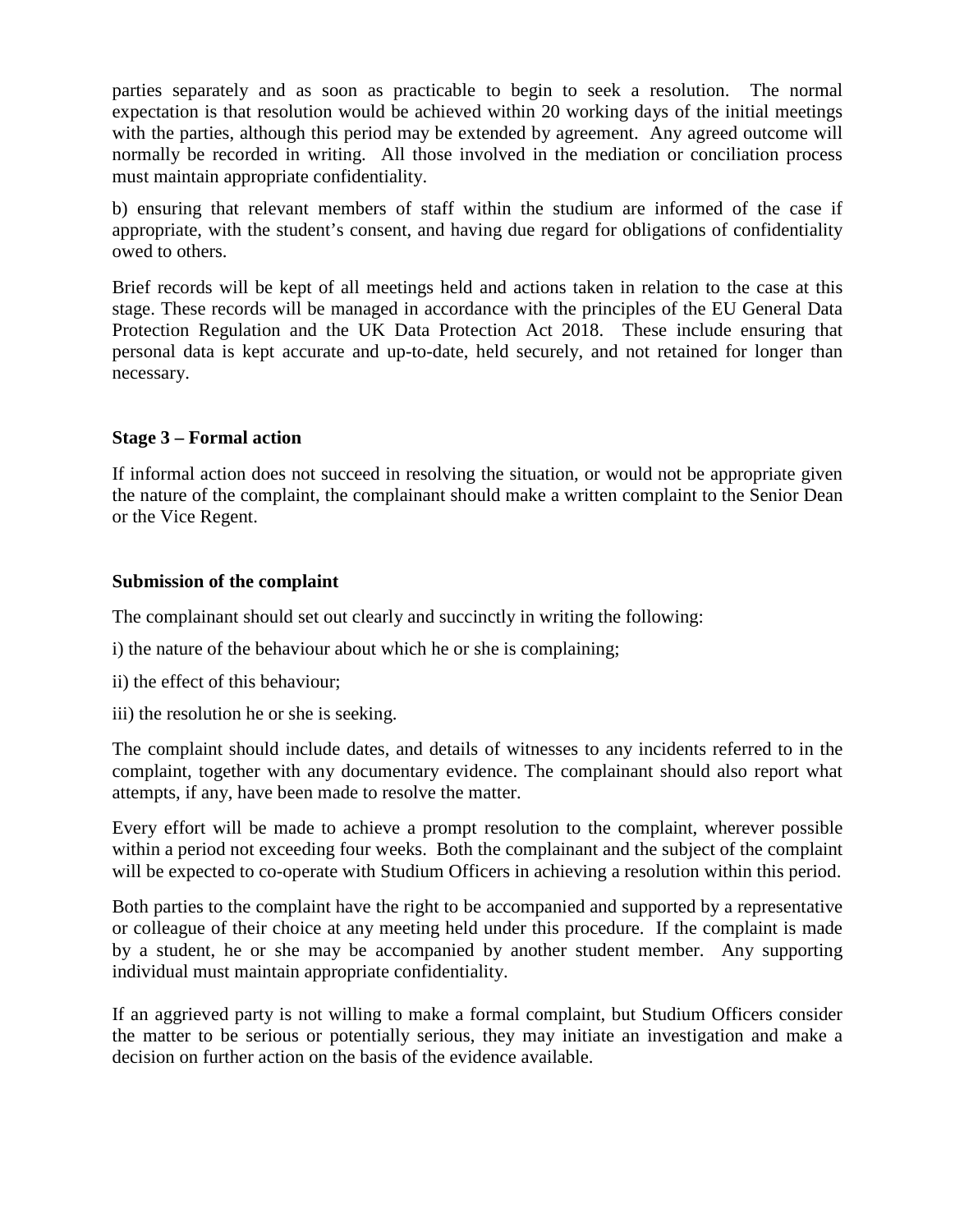# **Action by the Senior Dean or Vice Regent on receipt of a complaint**

On receipt of a complaint, the Senior Dean or Vice Regent will, in consultation with Studium Officers as appropriate, take such steps as he or she thinks necessary or appropriate, including

a) informing the staff member against whom a complaint has been made of the allegations;

b) meeting separately with the complainant and the staff member, at which meetings both parties have the right to be accompanied;

- c) consulting other relevant people confidentially;
- d) obtaining further relevant information.

The Senior Dean or Vice Regent may make such enquiries as are necessary to determine the complaint, or may commission an investigation and inform the parties in writing of any decisions.

The Senior Dean or Vice Regent may also determine that immediate interim action is necessary pending the outcome of a formal process.

#### **Investigation**

The purpose of an investigation is to establish relevant factual evidence in connection with any allegation made by a complainant.

As a general rule, the investigator should not have had previous involvement with the issues in the case.

The investigation should be concluded as soon as is reasonably practicable.

The investigator will prepare a report and may, if specifically requested to do so by the Senior Dean or Vice Regent, make recommendations on possible courses of action.

The Senior Dean or Vice Regent will notify in writing to the complainant and the subject of the complaint

(i) the conclusions he or she has reached, including any investigation report;

- (ii) the action he or she intends to take;
- (iii) the reasons for any such action.

The Senior Dean or Vice Regent will also inform any other parties involved in an investigation when the investigation has been concluded.

## **Investigation Procedure**

Ordinarily, the investigator will

a) meet the complainant to confirm the details of the complaint;

b) forward the complaint to the subject of the complaint, together with any other relevant material that the he or she deems relevant;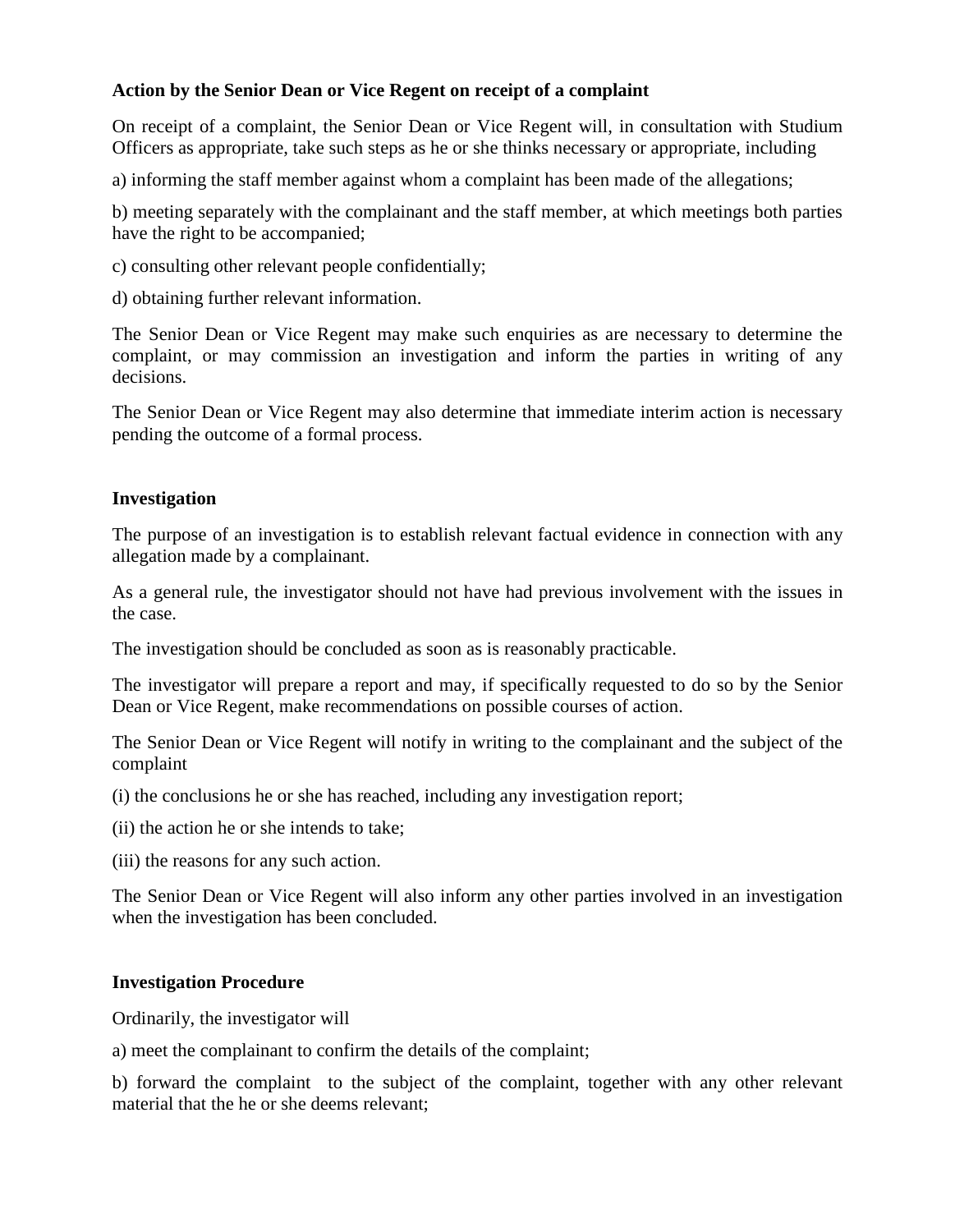c) interview, where reasonably practicable, individuals identified by the complainant as having relevant evidence;

d) meet the subject of the complaint to hear his or her response to the complaint and any further evidence;

f) prepare a written report of his or her findings;

g) report on the investigation to the Senior Dean or the Vice Regent, and, ordinarily where the complainant is a student, to the Pastoral Officers.

# **Possible outcomes of a complaint**

Depending on the nature of the complaint and the evidence found, including the findings of any investigation report, the Senior Dean or Vice Regent, in consultation with Studium Officers and the Pastoral Officers, will either:

i. take no further action other than, where appropriate, implementing or suggesting steps that would help to restore reasonable professional relationships between the parties. This approach will ordinarily be appropriate where the claim(s) of harassment are considered to be unfounded and where there is a continuing relationship between the parties.

*or* 

ii. refer either or both parties to appropriate support services;

*or* 

iii. initiate resolution of the issues, for example by requiring that individuals undergo specific training, or implementing practical arrangements to improve relationships, or limiting contact between parties. If a successful resolution is achieved the case will be closed, but the situation will be monitored for an appropriate period. This approach will ordinarily be appropriate where the evidence does not support a claim of harassment, but where it is clear that either party has demonstrated behaviour that is likely to lead to further issues if unresolved, or that there are structural issues within the studium requiring management attention.

*or* 

iv. institute disciplinary proceedings where there is adequate evidence to vindicate allegations of harassment of a sufficiently serious nature that should be further examined through the disciplinary process. In this event, the Senior Dean or Vice Regent will determine what intermediate measures are necessary, including any re-allocation of duties, in consultation as appropriate with Studium Officers.

*or* 

iv. institute disciplinary action against the complainant if the complaint of harassment is considered to be unfounded.

# **Appeal process**

If either party does not accept the outcome of the complaint, including any judgment that the complaint was vexatious, he or she may invoke the relevant grievance or complaint procedure within the period specified in that procedure, except that in cases where the decision is to refer